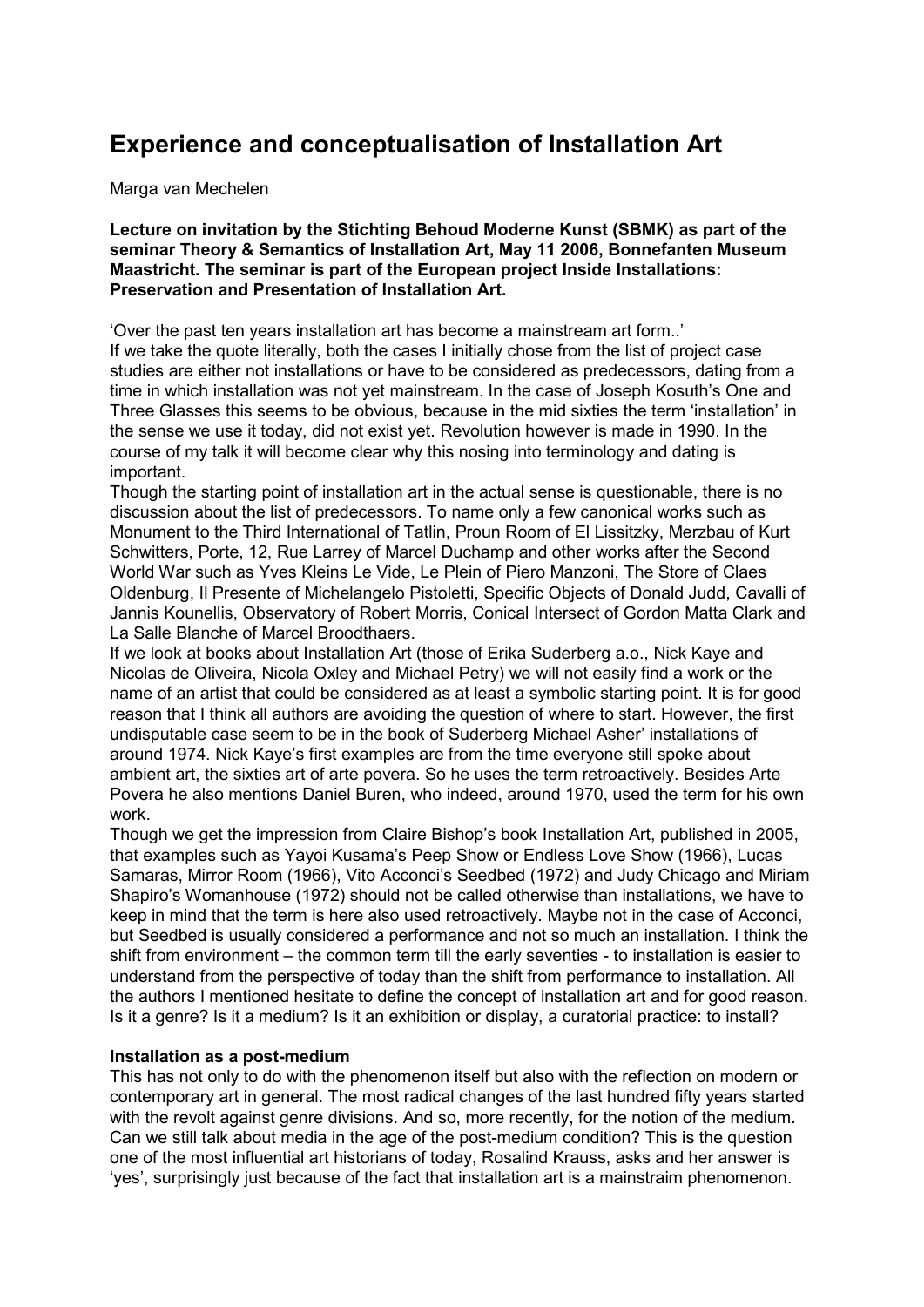As many American art historians and art critics Rosalind Krauss thinking about media is influenced by the critique on Modernist criticism, that is to say on Clement Greenberg and Michael Fried. Only the utterance of the word 'medium' meant in this context invoking Greenberg. In spite of her critique, not only on the Modernist reductionism but also on the concept of medium, Krauss decided to retain the word 'medium'. What else she could have done? Another option would have been deleting the concept of medium altogether, as others did.

Joseph Kosuth for example stated that since and because of the Modernist effort to reduce arts to the essence of its media, art in general came to the fore. I quote Kosuth: 'If one is questioning the nature of painting, one cannot be questioning the nature of art. That's because the word art is general and the word painting is specific.'

Before speaking about installations one already spoke about installing works of art. The difference seems to be obvious: installing is a curatorial practice; here the individual works of art that are installed are of primary importance. Nevertheless there are certain developments within curatorial practices that don't always make it easy to distinguish between both. In my quote from the press release of the Inside Installations project, the word art form is used and not medium. I don't know if the author deliberately avoided the word medium and chose the more general and therefore less outspoken word 'art form'. He of she is however fully aware of the difference between traditional art objects and the nature of installation works of art. I am quoting from the press release: 'Works incorporating time-based media, such as audio-visual & electronic media, net.art or performance are understood in terms of their behaviors as much as their component parts. These works often anticipate an active involvement by the spectator (interactivity) and evoke a multi-sensorial experience (sound, vision, touch and smell). These works are often created for site and time specific occasions, and demonstrate specific vulnerabilities both in terms of the contexts and technologies on which they are dependent.'

My case studies hook on a few of these characteristics. I chose an undisputable interactive work and a work that could be considered as site specific. My question however will be: it is site specific? Another crucial concept in this quote is the word 'experience'. What do we mean by this?

There are to say a few more things about the concept of installation. It refers to a hybrid and heterogeneous discipline that includes architecture, performance art, interventions, interaction, events, projects, land art, site specific and site sensitive art, despite the fact that it is primarily connected to the developments of the last fifteen years. It became an umbrella concept.

There is another approach I would like to draw your attention to, that of Julie Reiss. She says installation is: 'Work in which the spectator is in some way regarded as integral to the completion of the work'. I will argue why it is important to approach installations from the spectator's point of view.

# De Appel's environments, situation art and installations

Before discussing the two cases, I would like to discuss the question of environment, situation art or installation in relation to what was presented by De Appel and how it was called in the seventies. It was a surprise to me that while I was writing my book about De Appel Foundation, a centre for environments, situation art and performances, to read that in the book of Oliviera a.o about Installation Art, De Appel was mentioned as the first venue for installation art in the actual sense.

However it was not founded as the book says in the early seventies, but in the mid seventies, in the year 1975 and was founded as a 'kind of gallery having as Its main purpose to bring about a confrontation between the public and that specific form of art which concerns the making and showing of environments, situation-art and performances'. It was not until 1978 that the term 'installation' came into use in De Appel and was defined through Antje von Graevenitz.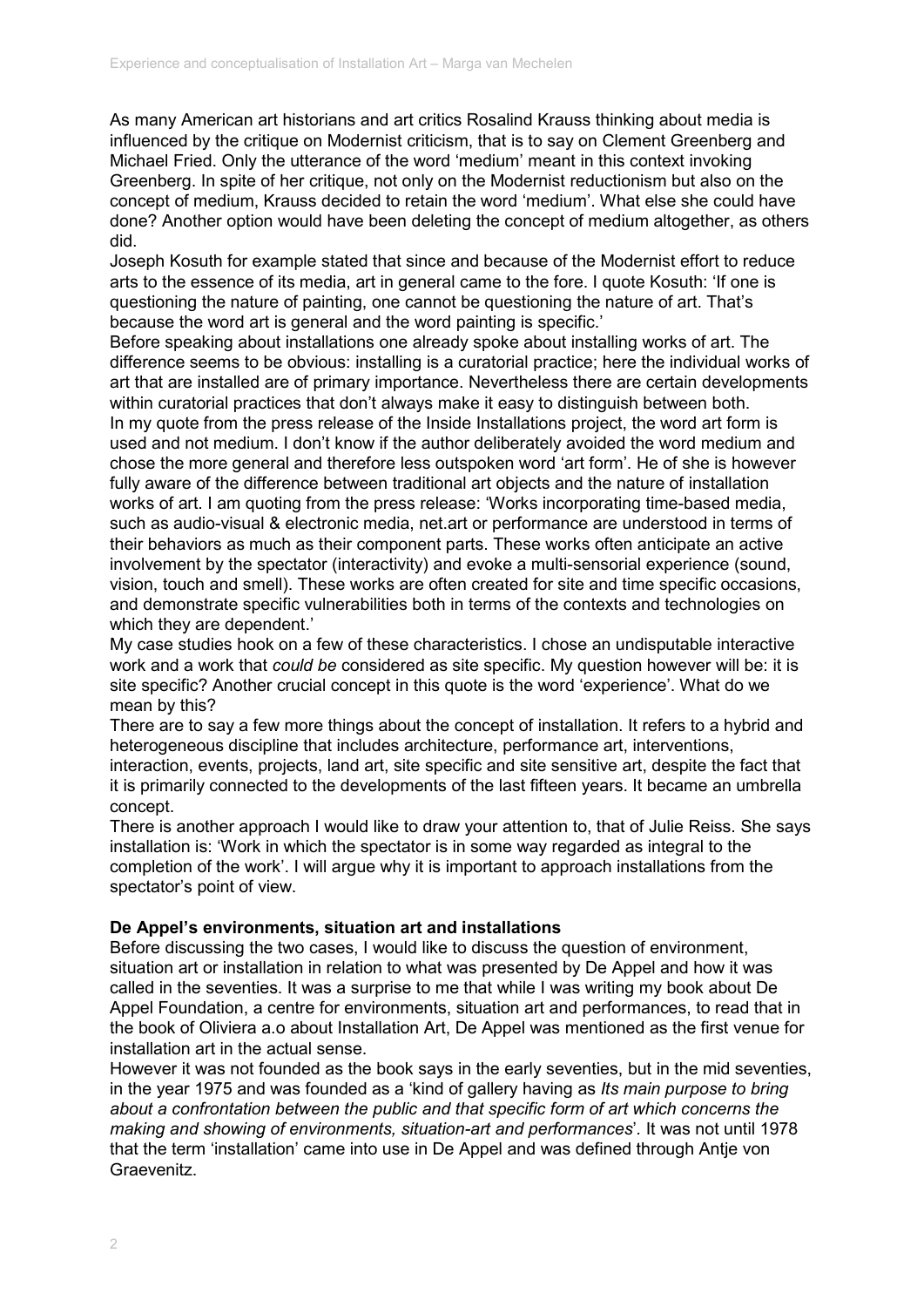The reference in *Installation Art* to De Appel raised a few questions. Do they know where they are talking about? Is the mistake of the date of its foundation a signal? They do not mention examples and I am wondering still if they had some specific works in mind. So I was filling in what was lacking in this book. In fact there are only two options:

The first 'installation' in the year De Appel started, 1975, or one of the works that were first presented in official records as 'installations', one of them had the word in its title and was made by two world famous artists Marina Abramovic and Uwe Laysiepen.

Was it Gerrit Dekker Een gebeuren [an event], the first environment or situation art in De Appel? What meant 'an event'? Is it a title or the naming of the medium? Both he as well as another Dutch performance artist, Ben d' Armagnac with whom he worked a couple of years, often used the term 'an event', both in cases we would say 'environments' and 'performances'. During his frequent wanderings in the city during which he regularly retired into public lavatories, Dekkers got the idea of soaking a floor in De Appel in chlorine. He decided to thoroughly scrub the wooden floor of the exhibition space with chlorine prior to it being opened to the public. The visitors stepped into an empty, wet space and were overwhelmed by the smell. To what extent people realized that a fairly intense event or performance had preceded this 'environment' - a performance without public? What we do know, however, is that, despite the minimal intervention, the environment did incite a lot of reactions and discussions, ranging from the justification of the environment as a work of art to philosophical discussions about purification. As I said, at the time we are talking about, 1975, the notion of 'installation' was not yet in use in the circle of De Appel. This piece by Dekker was referred to as an environment, although the term 'situation-art' would also be conceivable. Nowadays, perhaps, we would prefer to call it an installation.



Gerrit Dekker, Een gebeuren [An Event], 1975

Whatever the case may be, Dekker's chlorine floor was indisputably a highly striking work that lives on in the memory of many of those who saw it at the time, even to the extent that the smell comes into their noses again when you ask them about it. Smell rarely plays a dominant role in art, but when it does it usually leaves an indelible impression. In the quote of the press release smell was mentioned as a feature of some installations.

What I want to stress is that in this case, but I could mention numerous other examples in the seventies as well, that performance and environment or situation art were entwined. An installation as the result of a performance, an installation as part of the performance. They were often considered as two sides of one coin.

When I saw the Inside Installation project's list of cases, I was at first a bit disappointed. Compared to the examples I had in mind, I found the cases as pilot cases relatively simple. Though I realize that the opinion of people involved might be completely different. I know by now that they are complicated enough, but having the floor of Gerrit Dekker in mind, I wondered what to do with shelves of maybe 400 years old wood in a 400 years old storehouse?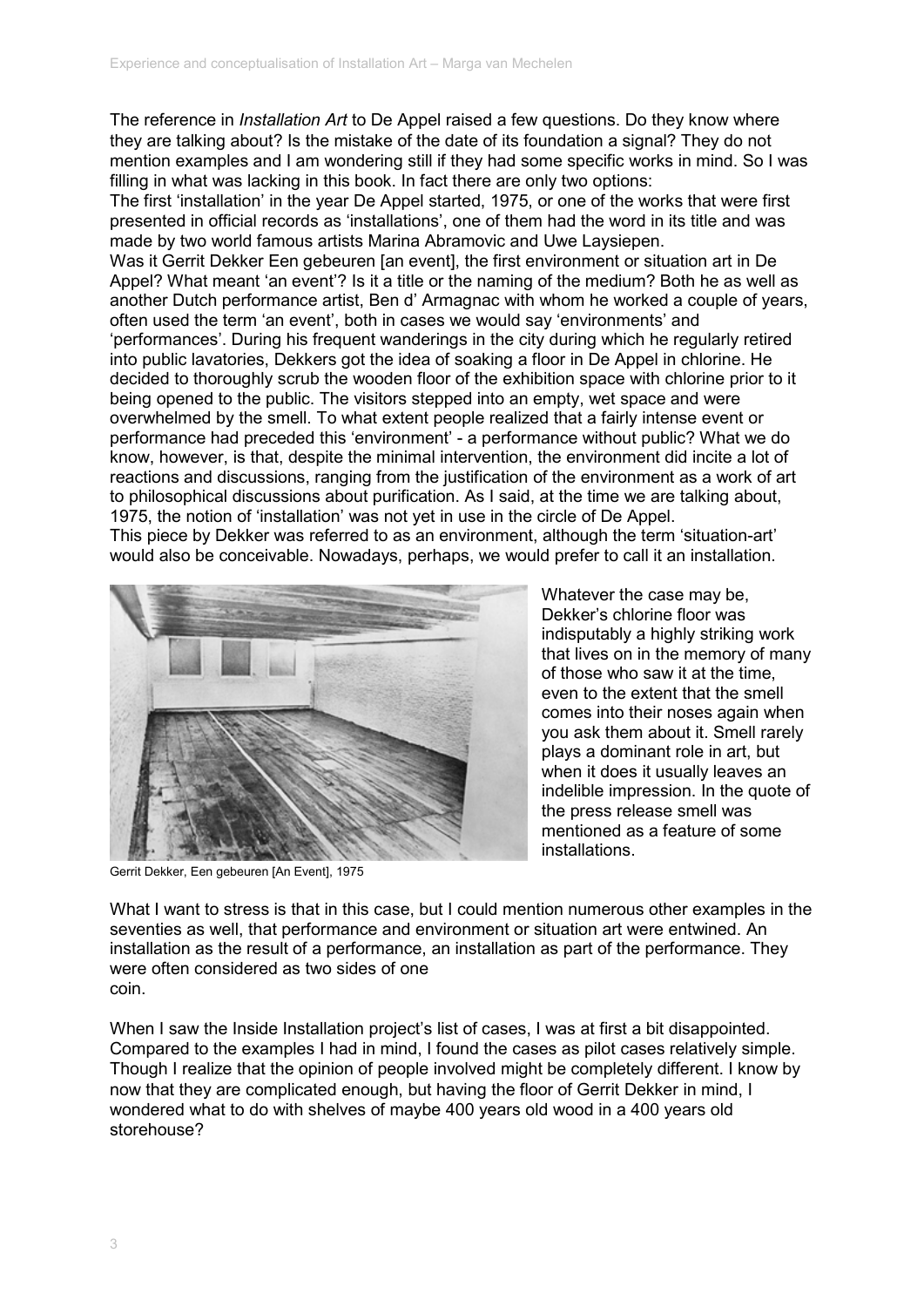# The approaches of Wim Beeren en Antje von Graevenitz

In the early seventies concepts as situation art and environment in Holland were to a large extent influenced by two manifestations: Op losse schroeven, made by Wim Beeren in 1969 and Sonsbeek 1971. It is striking that though the word environment is still in use in those days; Beeren puts already more weight to the notion of situation-art. 'In situation-art', so he says, 'objects sensitize the spectator. The autonomy of the art object is completely abolished in favor of the relationship to the immediate surroundings, the "situation". Compared with the environment, situation-art takes up a more conceptual position as regards space; it can correct space, chart it, affect it, and so on.' The Sonsbeek exhibition gave room to participation and this we can find back in the definition of situation art of Antje von Graevenitz: situation art is not only about experience but also about participation. In 1977, one member of the board of De Appel, the artist and art historian Frank Gribling wrote that in the next year the emphasis would be on 'environments', but these would be of a different nature than the environments from the 1960s. The new type of 'environment', was connected with the artist performing in a space. It is thus an environment that is less autonomous. Moreover, the audience is confronted with it without themselves being active in it. A year later these will be called 'installations'.

Marina Abramovic and Ulay's Installation One is the first work made in the context of De Appel that used the term 'installation'. De Appel asked in the months before this work was





realized financial support for three installations. This one, an installation of the Italian artist Francesco Mauri and The Peoplemobile of Vito Acconci, a work that asked people to participate.

The description that accompanied Installation One, written by Marina Abramovic and Ulay, stresses that the installation emerged from their experience with performances. 'The installation (...) is based on our performance experience, and attempts to convey what we have also tried to convey by means of our performances. On the basis of its specific physical properties, the installation creates the possibility of generating e.g. a "mobile energy" without the necessity of our physical participation. This "mobile energy" can lead to an "energy or existence dialogue" with the "inhabitants".' The viewer is seen as a participant, since, as the invitation states, he realizes that the situation embraces and encloses him.

Marina Abramovic and Uwe laysiepen, Installation One, 1979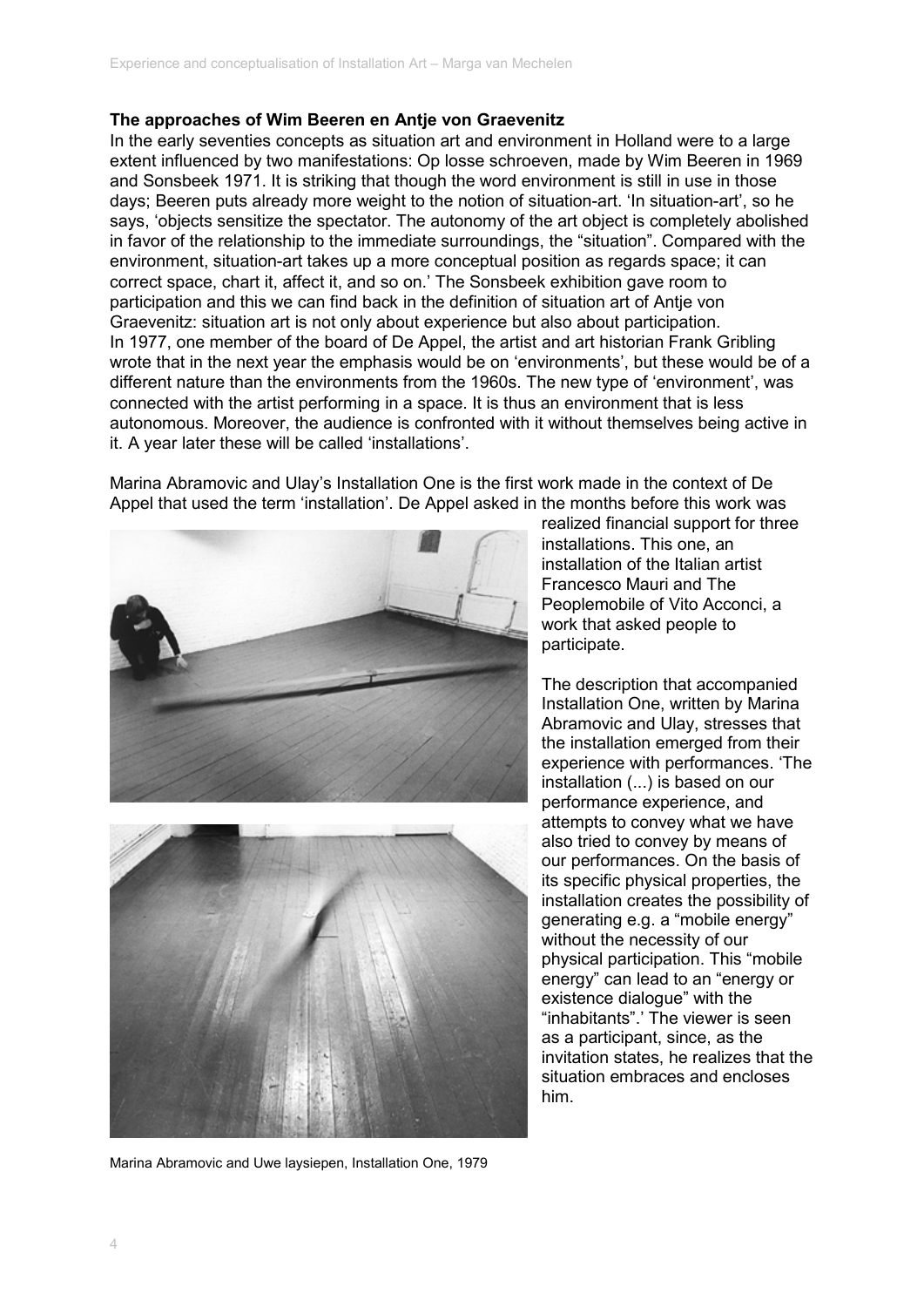In 1978 Von Graevenitz, invited by De Appel, formulates the features of several types of installations. She regards the installation as a broader concept than environments or situation-art and distinguished two main types. One type in which the space plays a subordinate role and the apparatus or objects in that space are essential, was the type of installation dominant in De Appel. A second type: works in public space. In the course of time artists felt a growing need to make installations at specific locations outside the walls of De Appel, what she considered as another type. This development started already around 1979, but ultimately the concept of installation turned out to be less suitable for the presentations artists were making in the early 1980s and an even broader and, at first sight, less specific notion would be seized upon, namely the term 'project'.

Although some 'projects' did result in 'installations', the use of this term does betray a shift in emphasis: from the concrete, material situation that an artist creates and that can be experienced by the public to the (conceptual) process of investigation.

The Peoplemobile of Vito Acconci and laserperformances of Botschuijver and Shaw The Peoplemobile (Project for town squares in Holland) by Vito Acconci (b. 1940) was the biggest project carried out by De Appel within the framework of sound environments. Acconci, known in the early seventies as a poet and performer felt around 1978 that he no longer needed to be present as a performer and substituted his presence in space for video and audiotapes. The works became installations, which he defined as Cultural Space Pieces. The Peoplemobile realised in the spring of 1979, can be seen as one of the first Cultural Space Pieces. The Peoplemobile was a Volkswagen pick-up truck which was used as the

basis for a number of removable and changeable constructions that could be assembled with the aid of iron plates. A loudspeaker mounted on the truck served as the construction's voice, emitting various sorts of sounds that had to do with the urban environment, such as chiming bells and motor traffic, as well as the threatening voices of Acconci and a woman. The construction could be set up in three ways: as a table and bench, as a shelter and as a wall. **Wall** wall are the proportion of the Vito Acconi, The Peoplemobile, 1979



The installation travelled around the Netherlands. His insistent preaching warned the viewer of the danger of terrorism, at that time a new phenomenon in Western society. The viewer was confronted with the fact that he was sharing public space at that moment with a potential terrorist and that his life might be in danger. At the same time the viewer was invited to make use of the installation's security and to share the space with a terrorist

In the same year as the other two examples Botschuijver and Shaw did laserperformances, commissioned by De Appel. They began working with lasers already in 1972 under the auspices of the English band Genesis. The laser effects system they created was used by Genesis on two world tours and would be further developed for their tours to come. This laser system was able to create large 3D light forms in space, by means of fast spinning and scanning of the laser beam, which then materialized theses forms on dust or smoke in the air. The performance for De Appel was the first time this system was shown independent of Genesis and on its own terms as a generator of light sculpture. Sound was used during the performances, both to control and controlled by the movement of the laser beam.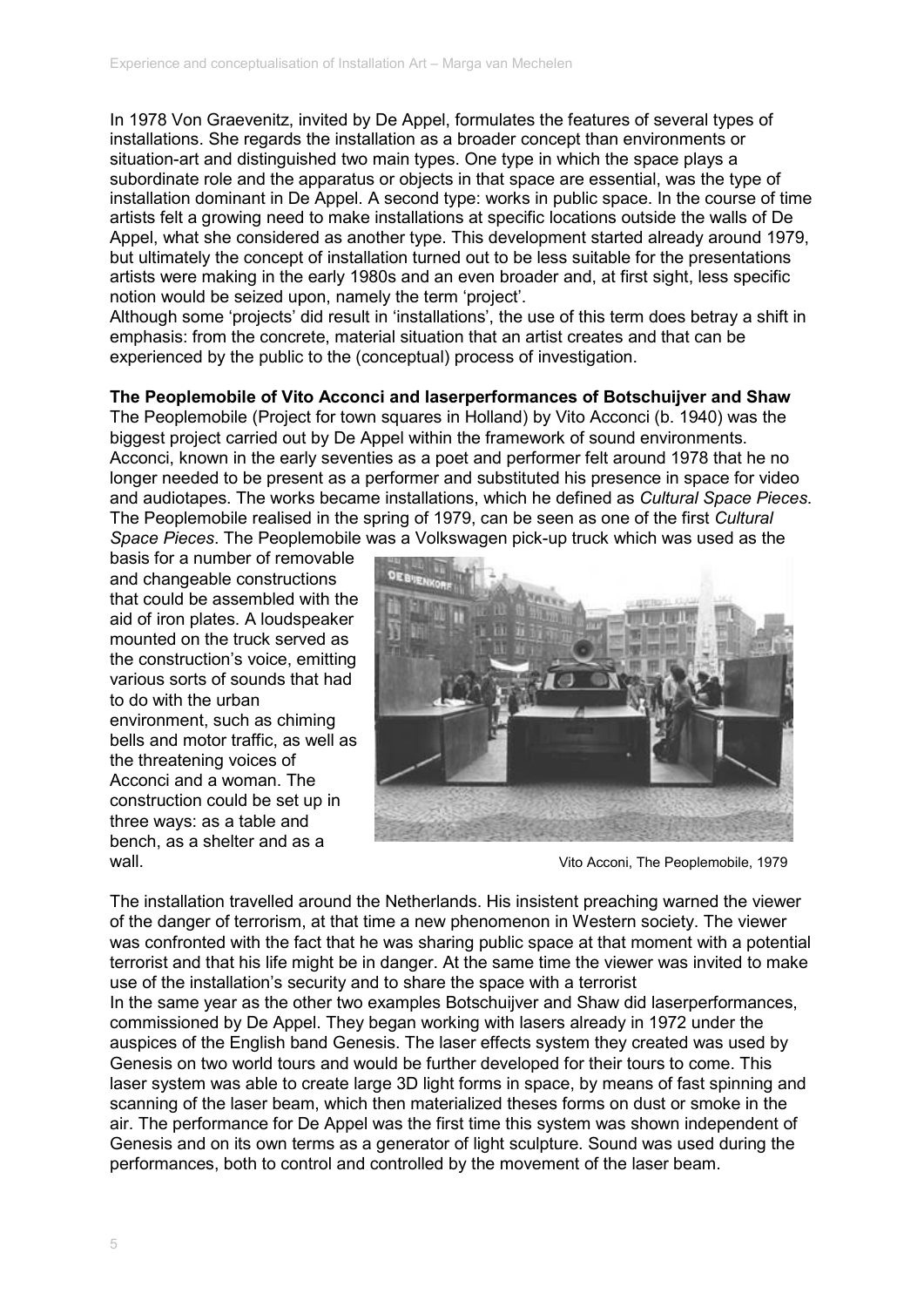

I hoped that I made clear by these examples how strongly the ties were between performance and installation. I think this background is important for my approach of Revolution of Jeffrey Shaw, in spite of the fact that this work was realized more than ten years later. It was and is still embedded in this tradition.

Theo Botschuijver and Jeffrey Shaw, Laserperformance, 1978

#### Revolution of Jeffrey Shaw

Revolution was created for the traveling exhibition 'Imago, fin de siècle in Dutch contemporary art' in 1990 as co production between the Nederlands Office for Fine Arts, now ICN and the Netherlands Media Art Institute Montevideo/Time based arts. It was acquired by the ICN in the same year. The technical devices as well as the laserdisc with the images became part of the audiovisual collection of Montevideo. In 2004 and 2005 it was to be seen in Graz and Basel after an examination of three experts. There were several problems, installation instructions were not complete, laser disc, audio player and monitor were in a vulnerable state and the question was and still is if they can be replaced. Besides that, it was not clear if all the elements were assembled.

Simone Vermaat, ICN curator has contextualized the work. To be brief: the work is related to the main issues of the sixties as there are the relation between art and life and the wish to break through established museum conventions. It was a time of experiments, events, happenings, performances intended to involve the public in art, to let it participate. Vermaat thinks the machine-like exterior is important as well as the fact that it invites to take action, to perform some physical movement and effort.

The images are collages (montages is maybe a better term), made of images dating from the



Jeffrey Shaw, Revolution, 1990

time of several revolutions. The images start with the French Revolution and show 200 years of revolutions.

Pushing the bar anti-clockwise the monitor screen shows a millstone grinding grain to flour.

I think that the basic principles of the installation are clear. It is not surprising that the emphasis is put on the technical details: what problems are we facing now, what problems we will face in the future? For that it is I think crucial to look at it from a different perspective, that of perception and use.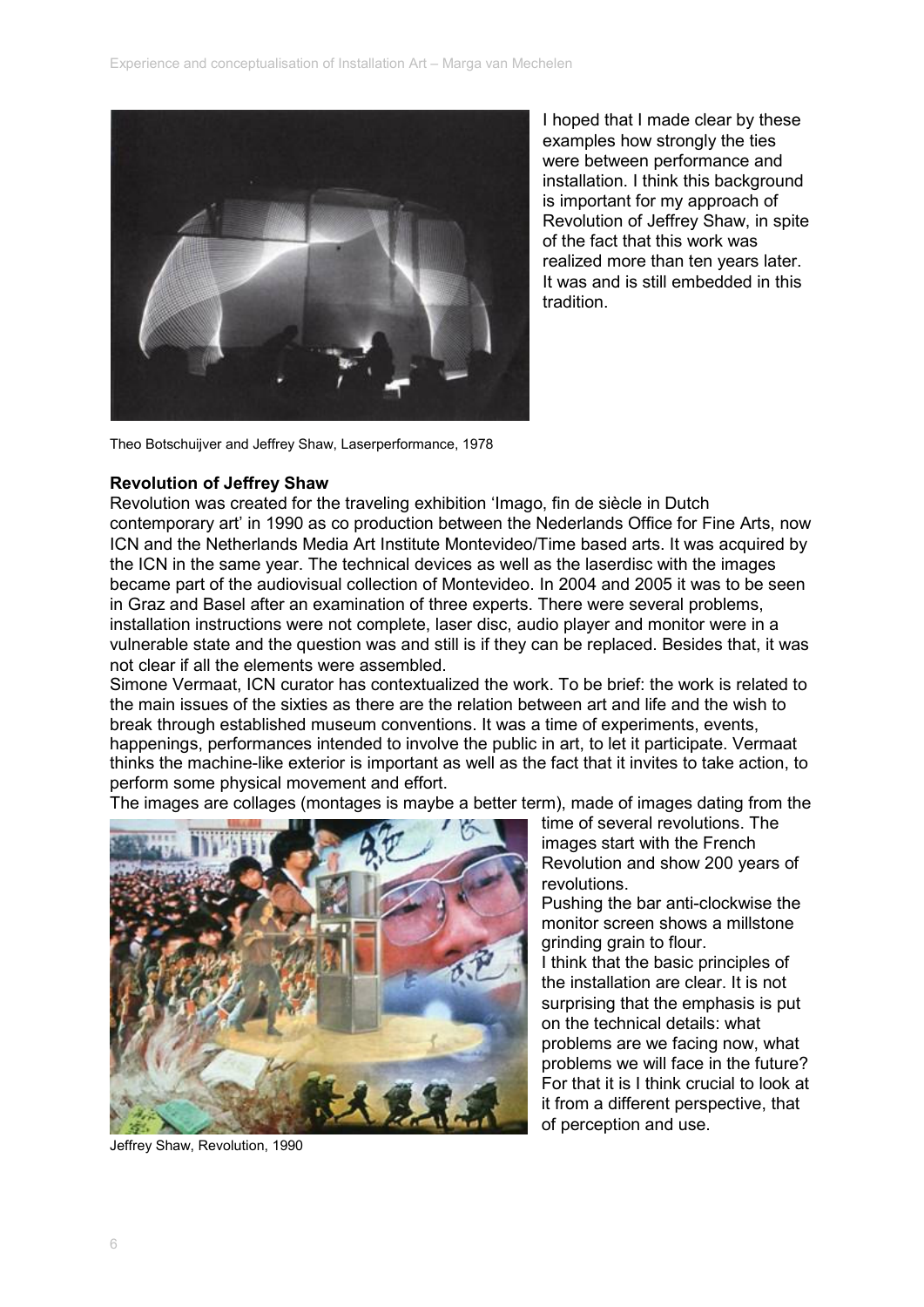We all will agree about the priority of interactivity as well as the experience of a history of revolutions passing by, that is the outcome of the effort of the participant, to be precise: his physical effort. Also sound, maybe not the sound is important. It makes an appeal to different senses and capacities that one should experience. The impossibility of going back in history is demonstrated but is primarily an idea that could be addressed in different ways too. The 180 images are an idea as well, but the rhythm of passing two degrees at the time is an important experience.

Therefore my thesis would be: preserve the experience implied by the concept of the installation, not only or primarely the material object. Do consider it as a work that belongs to what Joseph Kosuth called 'art in general' or Rosalind Krauss 'the post-medium condition'. My advice would be: preserve the intended experience. I need to explain this. You may also call it the ideal experience if not understood in the sense of 'perfect'. I refer to the anonymous agent or agency of a receiver or participant that the work, not the artist, brings forward. In this case a man or woman of average length, strength, intellect and sensual capacities. It is an agency, not a specific person or actual social group. It is the addressee of the installation. When Simone Vermaat was saying that the installation *invites* to take action, this word 'invites' implied two things: 1. the intentionality of the installation – being there not only for looking at but also for doing something with, and that there is agent to whom the installation speaks.

Invitation means communication, means bringing a message, means that a process of signification is taking place, in which a addressee is implied. This agent is the 'you', a second-personhood addressed by the first personhood, the 'I' of the installation. In semiotic and narratological theories this intentionality, and the dialogue of deictic markers, are discussed more and more. And also the focalisation of vision and that which is seen, the relationship of subject and object of vision. Therefore we also, or maybe primarily have to look from the position of this addressee. Compared to more traditional works of art and media this adressee is no longer a locus of looking or a disembodied subject. The appeal of the installation is addressed to an embodied subject that has to act. I hope you agree with me that we as art historians, curators, restorers have to act accordingly in our approach of installation art.

# Joseph Kosuth One and three glasses/Glasses one and three, 1965/1977

Joseph Kosuth One and three glasses/Glasses one and three is represented in three different ways: in the form of a large glass plate, by language in the form of a dictionary definition of the word glass – a Flemish/ Dutch dictionary - the photographic technique called for it is photostat - and an image in the form of a photograph of the same glass plate in the installation. The work was bought by the private collector Geertjan Visser even before it existed as a material object. A pane was delivered and somewhat later a photographer came to take a photo of the pane leaning against a wall in the house of Mr. Visser. The photo shows the white tiles of the floor in this house. Nothing in this installation is carried out by the artist himself.

Sanneke Stigter, restaurator of the Kröller-Müller Museum that is now the owner of the work of Kosuth interprets the work as follows: 'With these kinds of works he (Kosuth MvM) seeks to 'de-objectify' the object of art. He wanted to present art as an idea, without any reference to materiality, let alone a personal touch'.

What to do when the work has to be replaced from its original setting to another, as happened when it came into the collection of the Kröller-Müller Museum and when it was on loan in the Conceptual Art exhibition in the Stedelijk Museum in Amsterdam? There happened to be a disagreement between the both museums about the question to replace the photograph with a photograph of a new site, yes or no. This was proposed by the Stedelijk Museum and has been supported as it suggested by the artist.

The work is accompagnied by a certificate that states: 'It is the intention of Joseph Kosuth that this work be owned or exhibited exclusively in a Flemish speaking cultural/linguistic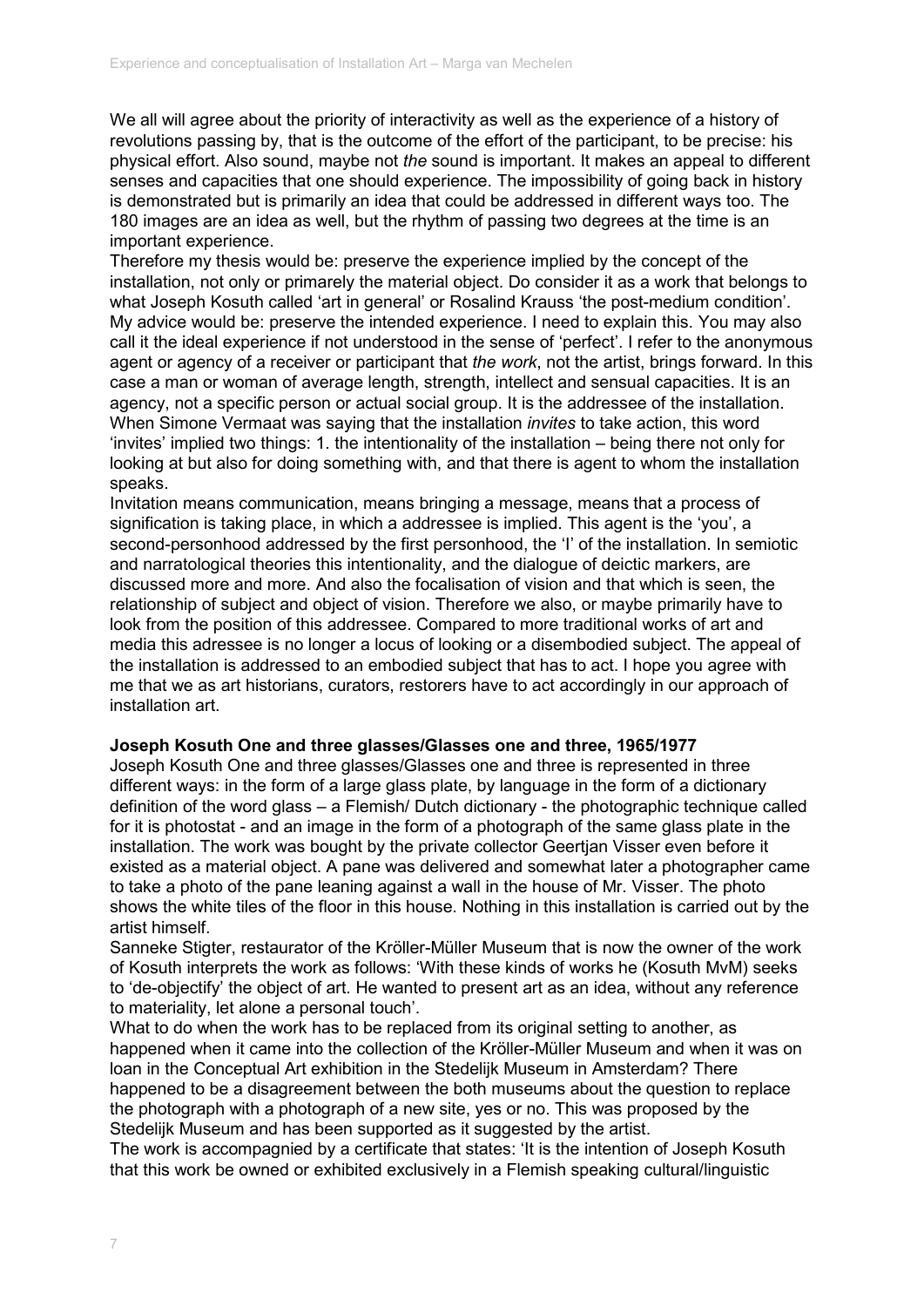context. Fulfilment of this requirement is absolutely essential to the existence of the work (as art)'. The Kröller-Müller Museum thought that this requirement was still fulfilled when the work was moved from Belgium to the Netherlands because the dictionary that was used was a combined Flemish and Dutch dictionary. The language alone should prescribe the context of exhibiting.



Sanneke Sigter uses in her analysis of the work, the word 'record'. I think this is a significant word. In semiotic terms we could also say that the work is a token that refers as a number of other tokens to the same type. We have to realize that the work from the Visser collection was and is not an authentic, original, initial, One and three Glasses. It was made in 1977, twelve years after the first sketch or proposition. And it is not the only One and three Glasses; there are more.

Joseph Kosuth, One and Three Glasses, 1977

All the glasses photographed on different locations and all the definitions of the word 'glass' in different language editions refer to one conceptually existing and not materially existing type. The type/token relation as introduced by Charles Sanders Peirce has been applied on different subjects, amongst others on rituals as the Holy Supper. I think it could be useful here as well.

We get an idea of the current intention of the artist, if what is said about replacing the photo in the Stedelijk Museum is true. It addresses the focus on the visual site-specificness. Sanneke Sigter added some – in my opinion – very crucial and critical remarks. First she remarks that the certificate does not mention anything about the site-specific nature of the photograph, nor do other certificates of comparable works. What the Kröller Müller certificate does not tell, but the graphic sketch does, that is to say the working sketch for the executors, along with the certificates of other works, is that the image of the plate and the plate itself ought to have the same size, what is as I understood, not the case.

The question therefore is: is it a site-specific work? The certificate does not help us any further. There are in fact two for the time being, questions that have to be ask: 1. how to contextualize this proto-investigation of Kosuth and 2. how to valuate the present intention and the intentio auctoris what so ever.

There can be much dispute about how to situate Kosuth. As we know he is associated with, not to say one of the most well known representatives of conceptual art. He was the American editor of Art-Language, the journal of the English Art & Language group that praised itself as the pure conceptualists. Do we consider Kosuth also as a pure conceptualist? Do we consider his proto-investigations as 'already pure conceptual', or maybe not even conceptual yet? We should not forget that the naming of proto-investigations is done afterwards by him, with the hindsight of his development later on. His political ideas changed a lot later on. At first his thoughts were highly influenced by transcendental philosophy and metaphysics, later on he considered himself a more historical materialist 'antropologist'. What are the consequences of this postponement? I have an answer that to a larger extent overlaps with the interpretation of Charles Harrison the main advocate of Art & Language, though we have to look at some of his evaluations with some suspicion. My answer would also lead to answering the question if the work is site-specific. I think it is not. If it was indeed site-specific, the opticality of the work would be most important. I think this is